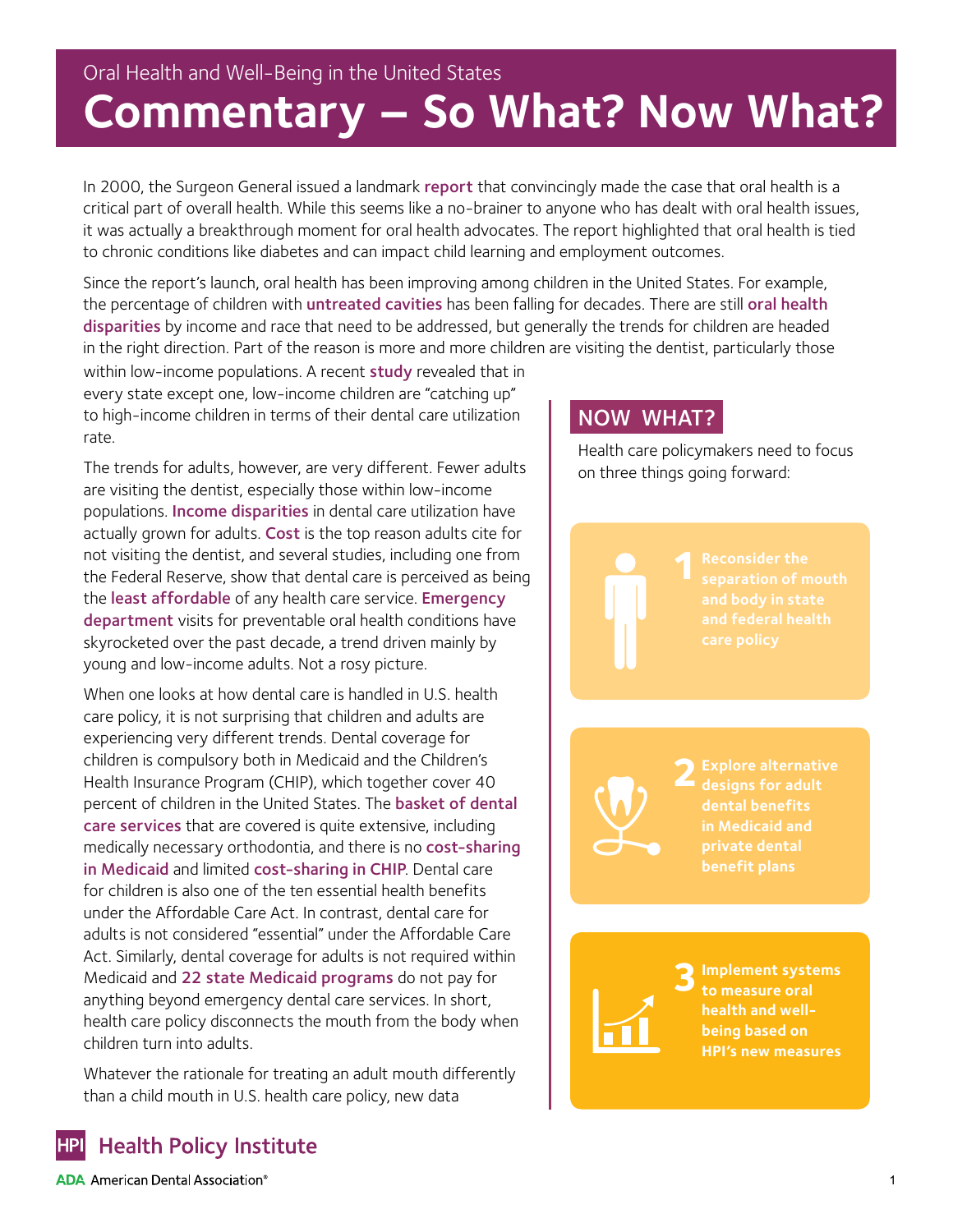demonstrate the implications. The ADA Health Policy Institute has released a comprehensive, state-by-state report on [oral health and well-being in the United States](https://www.ada.org/resources/research/health-policy-institute/coverage-access-outcomes/oral-health-and-well-being) which, for the first time, shows how seriously oral health issues are impacting the lives of adults. At the national level, 29 percent of low-income adults report that the condition of their mouth and teeth affects their ability to interview for a job. More than two out of five low-income adults report difficulty biting and chewing because of the condition of their mouth and teeth. Nearly one in four report they have reduced participation in social activities because of oral health issues. Most concerning are the sharp disparities in all aspects of oral health and well-being according to income level. Expectations differ markedly by income, as well. While about half of high-income adults say they expect to lose some of their teeth as they age, among low-income adults this is a much higher 74 percent. Cost is the top reason for not visiting the dentist more frequently among all age and income groups, including high-income adults with private dental coverage.

## Where do we go from here?

Given the trends in access to dental care, specifically the different trajectory for adults compared to children, it might be time to reconsider how dental care is handled in the U.S. health care system. There are three specific areas that merit further debate.

First, we need to revisit the separation of mouth and body for adults in federal and state health care policy. Within Medicaid, adult dental benefits are optional and most states provide only [basic coverage](http://www.chcs.org/resource/medicaid-adult-dental-benefits-overview/). Implementing a comprehensive dental benefit for Medicaid adults is estimated to cost \$1.4 to \$1.6 billion per year. The estimated state portion of this bill translates to about one percent of total Medicaid spending. Compare this to the \$1.6 billion spent each year on hospital emergency room visits for dental conditions, one third of which is paid for by Medicaid. Expanding Medicaid adult dental benefits has been shown to increase access to care under proper enabling conditions. There is strong evidence of [excess capacity](http://jada.ada.org/article/S0002-8177%2815%2900391-8/pdf) in the dental care system in many states that could [absorb an expansion](http://www.nber.org/papers/w20053) in adult dental care utilization. There are also numerous state [experiences](http://www.nashp.org/adult-dental-benefits-in-medicaid-recent-experiences-from-seven-states/) to draw on that serve as good practice models in managing adult dental benefits in Medicaid.

Second, we need to re-examine the structure of dental benefits for adults in Medicaid programs as well as the private dental coverage market. The fact that cost is the top reason why both Medicaid and privately insured adults avoid dental care strongly suggests that the status quo model of dental "insurance" is not actually providing financial protection. Bigger picture, it is time for dental benefits to be structured so that they actually pay for oral health and well-being – the things measured in the ADA Health Policy Institute survey – rather than for checklists of procedures with arbitrary dollar limits. The dental benefit design for children in Medicaid and CHIP provides a good blueprint to draw on. Several states have seen dramatic increases in dental care utilization among Medicaid children in a relatively short period of time through effective, evidence-based [policy reforms](http://onlinelibrary.wiley.com/doi/10.1111/1475-6773.12265/pdf). Beyond Medicaid, policymakers ought to also examine how dental benefits for children and adults are handled in the health insurance marketplaces. While more and more private medical insurance plans in the health insurance marketplaces are covering dental benefits for children, there are far fewer options for adults. This is despite the fact that dental care is a high priority among adults, [especially young adults](http://www.jahonline.org/article/S1054-139X(15)00172-X/abstract), when they are shopping for health insurance.

Third, oral health needs to be defined and measured differently. The current focus of many government agency data collection efforts is to measure the presence and severity of dental disease – often limited to cavities and gum disease – and the frequency and type of dental care services people use. There is very little emphasis,

#### **Health Policy Institute HPI**

**ADA** American Dental Association<sup>®</sup>